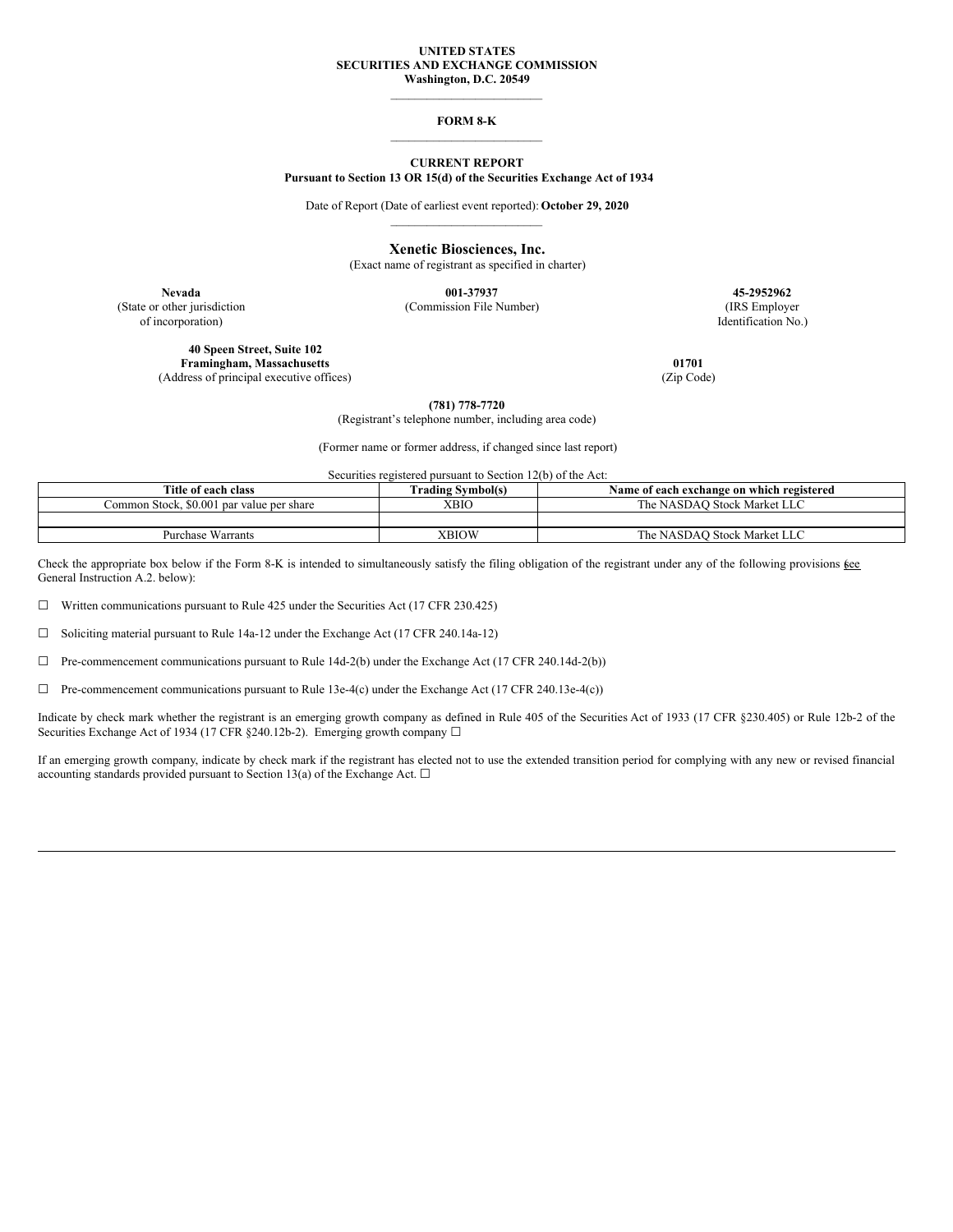# Item 3.01. Notice of Delisting or Failure to Satisfy a Continued Listing Rule or Standard; Transfer of Listing.

On October 29, 2020, Xenetic Biosciences, Inc. (the "Company") received a written notification (the "Notice") from the Listing Qualifications Department of the NASDAQ Stock Market LLC ("Nasdaq") notifying the Company that the closing bid price for its common stock had been below \$1.00 for 30 consecutive business days and that the Company therefore is not in compliance with the minimum bid price requirement for continued inclusion on The Nasdaq Capital Market under Nasdaq Listing Rule 5550(a)(2) (the "Bid Price Requirement"). The Notice has no immediate effect on the listing of the Company's common stock on the Nasdaq Capital Market.

Under the Nasdaq Listing Rules, the Company has a period of 180 calendar days from the date of the Notice to regain compliance with the Bid Price Requirement. Accordingly, the Company has until April 27, 2021 (the "Compliance Date"), to regain compliance with the Bid Price Requirement. To regain compliance, the closing bid price of the Company's common stock must be at least \$1.00 for a minimum of ten consecutive business days prior to the Compliance Date. In the event the Company does not regain compliance by the Compliance Date, the Company may be eligible for an additional 180 calendar day compliance period. To qualify for this second compliance period, the Company will be required to meet the continued listing requirement for market value of publicly held shares and all other initial listing standards for The Nasdaq Capital Market, with the exception of the Bid Price Requirement, and will need to provide written notice of its intention to cure the deficiency during the second compliance period, by effecting a reverse stock split, if necessary.

The Company intends to monitor the closing bid price of its common stock and may, if appropriate, consider available options to regain compliance with the Bid Price Requirement. However, there can be no assurance that the Company will be able to regain compliance with the Bid Price Requirement, or will otherwise be in compliance with other Nasdaq Listing Rules.

#### **FORWARD-LOOKING STATEMENTS**

This Form 8-K contains forward-looking statements for purposes of the safe harbor provisions of the Private Securities Litigation Reform Act of 1995. All statements contained in this Form 8-K, other than statements of historical facts may constitute forward-looking statements within the meaning of the federal securities laws. These statements can be identified by words such as "expects," "plans," "projects," "will," "may," "anticipates," "believes," "should," "intends," "estimates," and other words of similar meaning. Any forward-looking statements contained herein are based on current expectations, and are subject to a number of risks and uncertainties. Many factors could cause our actual activities or results to differ materially from the activities and results anticipated in forward-looking statements. These risks and uncertainties include those described in the "Risk Factors" section of the Company's Annual Report on Form 10-K for the fiscal year ended December 31, 2019 filed with the Securities and Exchange Commission (the "SEC") on March 26, 2020, as amended on April 29, 2020, and subsequent reports that the Company may file with the SEC. In addition, forward-looking statements may also be adversely affected by general market factors, competitive product development, product availability, federal and state regulations and legislation, the regulatory process for new product candidates and indications, manufacturing issues that may arise, patent positions and litigation, among other factors. The forward-looking statements contained in this Form 8-K, speak only as of the date the statements were made, and the Company does not undertake any obligation to update forward-looking statements, except as required by law.